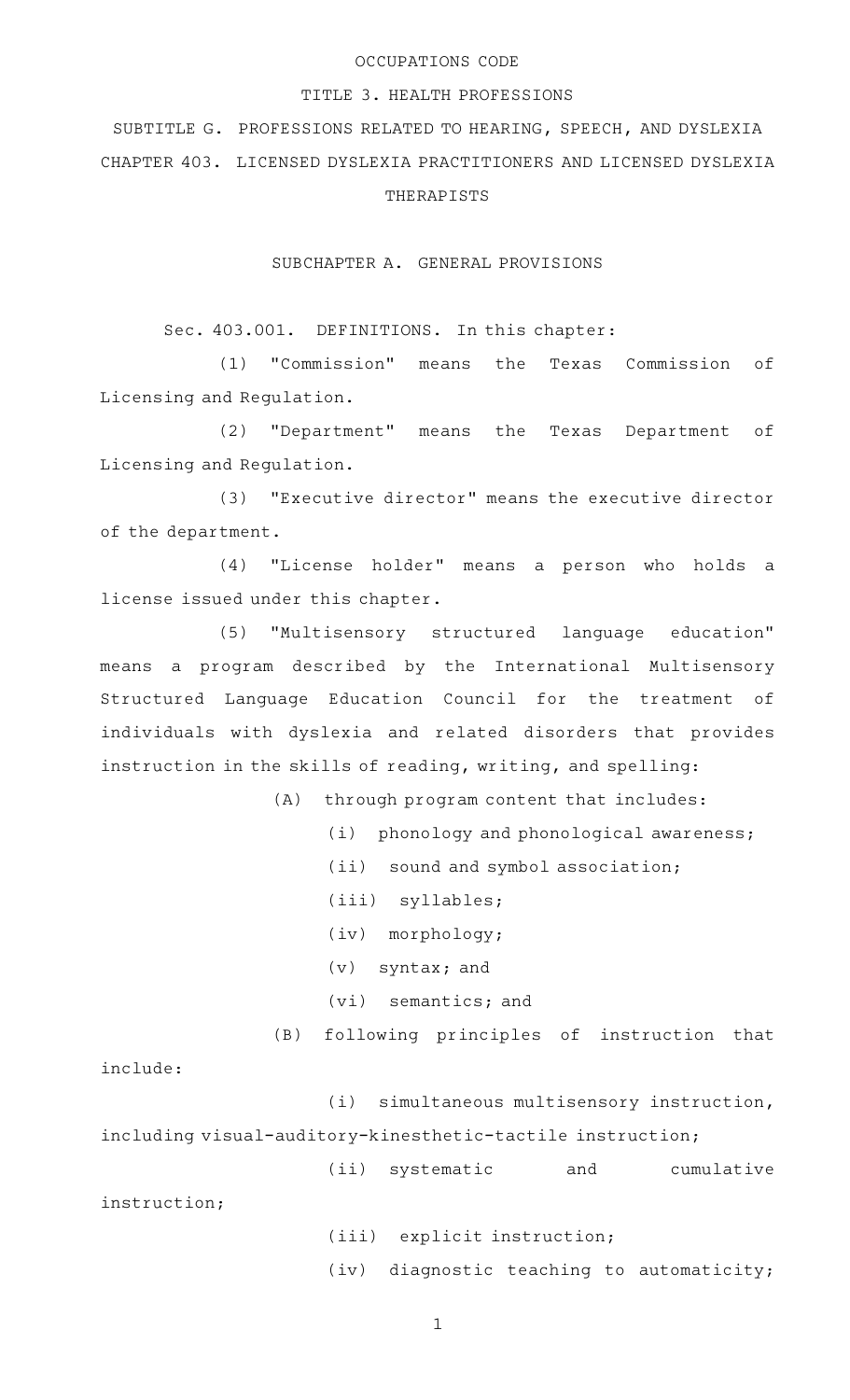$(v)$  synthetic and analytic instruction.

(6) "Qualified instructor" means a person described by Section [403.110.](http://www.statutes.legis.state.tx.us/GetStatute.aspx?Code=OC&Value=403.110) Added by Acts 2009, 81st Leg., R.S., Ch. 1255 (H.B. [461](http://www.legis.state.tx.us/tlodocs/81R/billtext/html/HB00461F.HTM)), Sec. 1,

eff. September 1, 2009.

Amended by:

Acts 2015, 84th Leg., R.S., Ch. 1 (S.B. [219](http://www.legis.state.tx.us/tlodocs/84R/billtext/html/SB00219F.HTM)), Sec. 5.318(5), eff. April 2, 2015.

Acts 2015, 84th Leg., R.S., Ch. 838 (S.B. [202](http://www.legis.state.tx.us/tlodocs/84R/billtext/html/SB00202F.HTM)), Sec. 1.129, eff. September 1, 2015.

Sec. 403.003. APPLICABILITY. This chapter does not:

(1) require a school district to employ a person licensed under this chapter;

(2) require an individual who is licensed under Chapter [501](http://www.statutes.legis.state.tx.us/GetStatute.aspx?Code=OC&Value=501) to obtain a license under this chapter; or

(3) authorize a person who is not licensed under Chapter [401](http://www.statutes.legis.state.tx.us/GetStatute.aspx?Code=OC&Value=401) to practice audiology or speech-language pathology. Added by Acts 2009, 81st Leg., R.S., Ch. 1255 (H.B. [461](http://www.legis.state.tx.us/tlodocs/81R/billtext/html/HB00461F.HTM)), Sec. 1, eff. September 1, 2009.

## SUBCHAPTER B. POWERS AND DUTIES

Sec. 403.051. ADVISORY COMMITTEE. The department shall appoint an advisory committee to provide advice and recommendations to the department on technical matters relevant to the administration of this chapter.

Added by Acts 2009, 81st Leg., R.S., Ch. 1255 (H.B. [461](http://www.legis.state.tx.us/tlodocs/81R/billtext/html/HB00461F.HTM)), Sec. 1, eff. September 1, 2009.

Amended by:

Acts 2015, 84th Leg., R.S., Ch. 838 (S.B. [202](http://www.legis.state.tx.us/tlodocs/84R/billtext/html/SB00202F.HTM)), Sec. 1.130, eff. September 1, 2015.

Sec. 403.0511. GENERAL POWERS AND DUTIES. The executive director shall administer and enforce this chapter. Added by Acts 2015, 84th Leg., R.S., Ch. 838 (S.B. [202\)](http://www.legis.state.tx.us/tlodocs/84R/billtext/html/SB00202F.HTM), Sec. 1.131,

and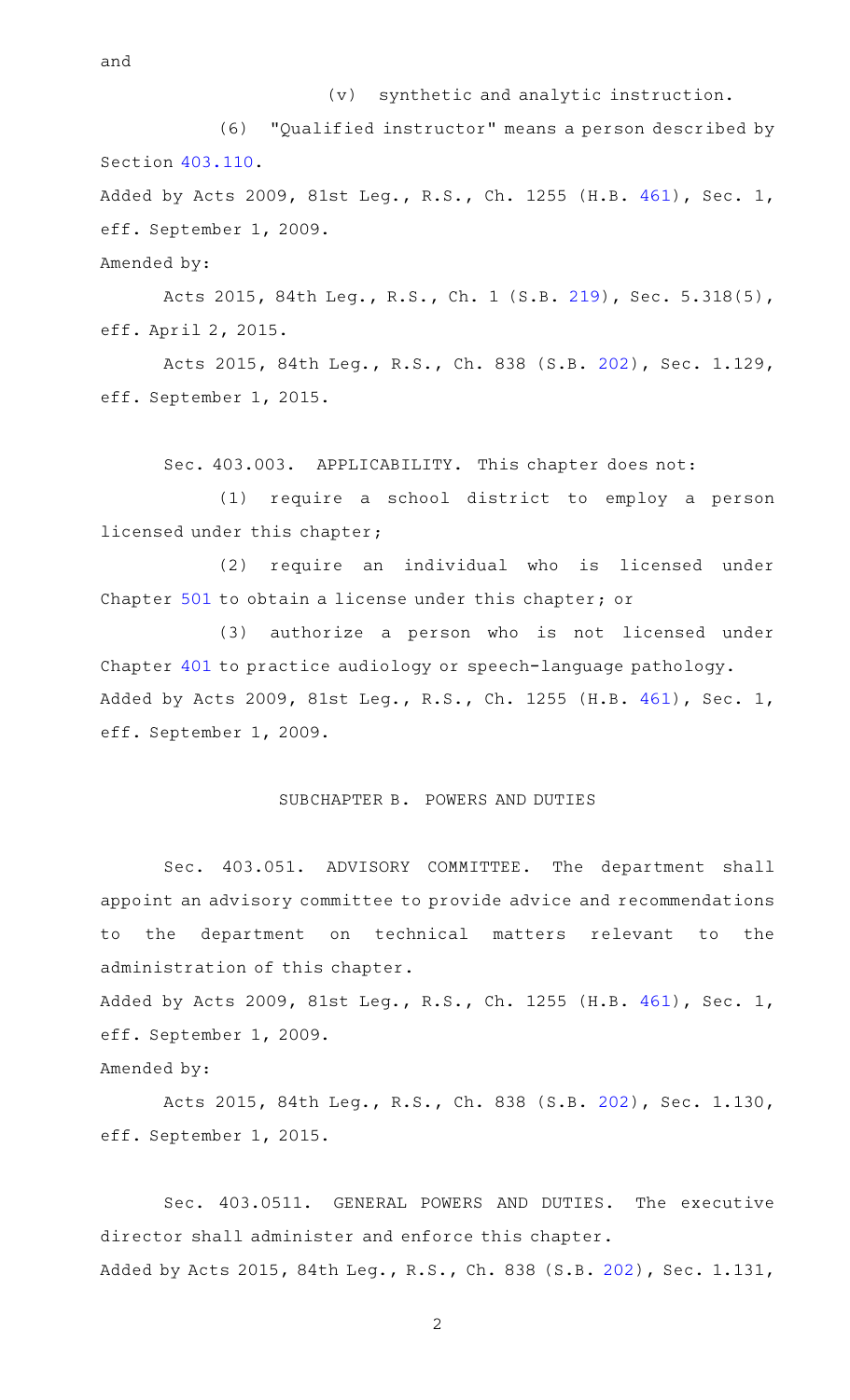Sec. 403.052. STANDARDS OF ETHICAL PRACTICE. The commission shall adopt rules that establish standards of ethical practice.

Added by Acts 2009, 81st Leg., R.S., Ch. 1255 (H.B. [461](http://www.legis.state.tx.us/tlodocs/81R/billtext/html/HB00461F.HTM)), Sec. 1, eff. September 1, 2009.

Amended by:

Acts 2015, 84th Leg., R.S., Ch. 838 (S.B. [202](http://www.legis.state.tx.us/tlodocs/84R/billtext/html/SB00202F.HTM)), Sec. 1.132, eff. September 1, 2015.

Sec. 403.053. PUBLISHING LICENSE HOLDER HOME ADDRESS PROHIBITED. (a) The department may not include the home address of a person licensed under this chapter in a roster, registry, or other database the department publishes on the department 's Internet website unless the person requests that the person 's home address appear in the roster, registry, or other database on the website. A request under this subsection must be made in the manner prescribed by the department.

(b) The home address of a person licensed under this chapter that is included in a roster, registry, or other database the department maintains is public information and is not excepted from required disclosure under Chapter [552](http://www.statutes.legis.state.tx.us/GetStatute.aspx?Code=GV&Value=552), Government Code. Added by Acts 2019, 86th Leg., R.S., Ch. 91 (H.B. [125](http://www.legis.state.tx.us/tlodocs/86R/billtext/html/HB00125F.HTM)), Sec. 1, eff. September 1, 2019.

### SUBCHAPTER C. LICENSE REQUIREMENTS

Sec. 403.101. LICENSE REQUIRED. A person may not use the title "licensed dyslexia practitioner" or "licensed dyslexia therapist" in this state unless the person holds the appropriate license under this chapter.

Added by Acts 2009, 81st Leg., R.S., Ch. 1255 (H.B. [461](http://www.legis.state.tx.us/tlodocs/81R/billtext/html/HB00461F.HTM)), Sec. 1, eff. September 1, 2010.

Sec. 403.102. ISSUANCE OF LICENSE. The department shall issue a licensed dyslexia practitioner or licensed dyslexia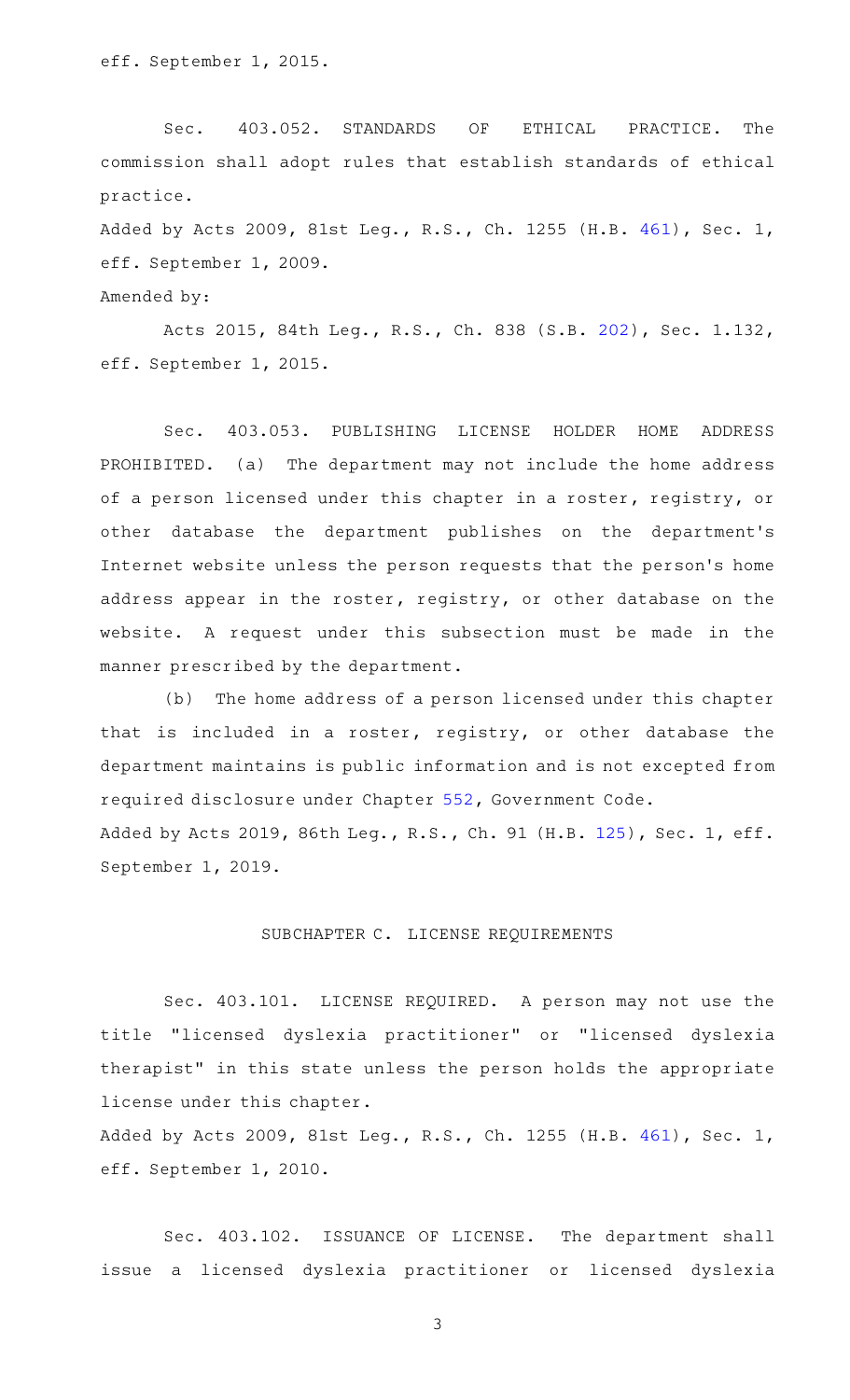therapist license to an applicant who meets the requirements of this chapter.

Added by Acts 2009, 81st Leg., R.S., Ch. 1255 (H.B. [461](http://www.legis.state.tx.us/tlodocs/81R/billtext/html/HB00461F.HTM)), Sec. 1, eff. September 1, 2009.

Sec. 403.1025. TERM OF LICENSE. A license issued under this chapter is valid for two years. Added by Acts 2015, 84th Leg., R.S., Ch. 1 (S.B. [219](http://www.legis.state.tx.us/tlodocs/84R/billtext/html/SB00219F.HTM)), Sec. 5.066, eff. April 2, 2015.

Sec. 403.103. LICENSE APPLICATION. (a) A license applicant must apply to the department on a form and in the manner prescribed by the executive director.

(b) The application must be accompanied by a nonrefundable application fee. Added by Acts 2009, 81st Leg., R.S., Ch. 1255 (H.B. [461](http://www.legis.state.tx.us/tlodocs/81R/billtext/html/HB00461F.HTM)), Sec. 1, eff. September 1, 2009.

Amended by:

Acts 2015, 84th Leg., R.S., Ch. 838 (S.B. [202](http://www.legis.state.tx.us/tlodocs/84R/billtext/html/SB00202F.HTM)), Sec. 1.133, eff. September 1, 2015.

Sec. 403.104. ELIGIBILITY FOR LICENSED DYSLEXIA PRACTITIONER LICENSE. (a) To be eligible for a licensed dyslexia practitioner license, an applicant must have:

(1) earned a bachelor's degree from an accredited public or private institution of higher education;

(2) successfully completed at least 45 hours of course work in multisensory structured language education from a training program that meets the requirements of Section [403.106;](http://www.statutes.legis.state.tx.us/GetStatute.aspx?Code=OC&Value=403.106)

(3) completed at least 60 hours of supervised clinical experience in multisensory structured language education;

(4) completed at least five demonstration lessons of the practice of multisensory structured language education, each observed by an instructor from a training program that meets the requirements of Section [403.106](http://www.statutes.legis.state.tx.us/GetStatute.aspx?Code=OC&Value=403.106) and followed by a conference with and a written report by the instructor; and

(5) successfully completed a national multisensory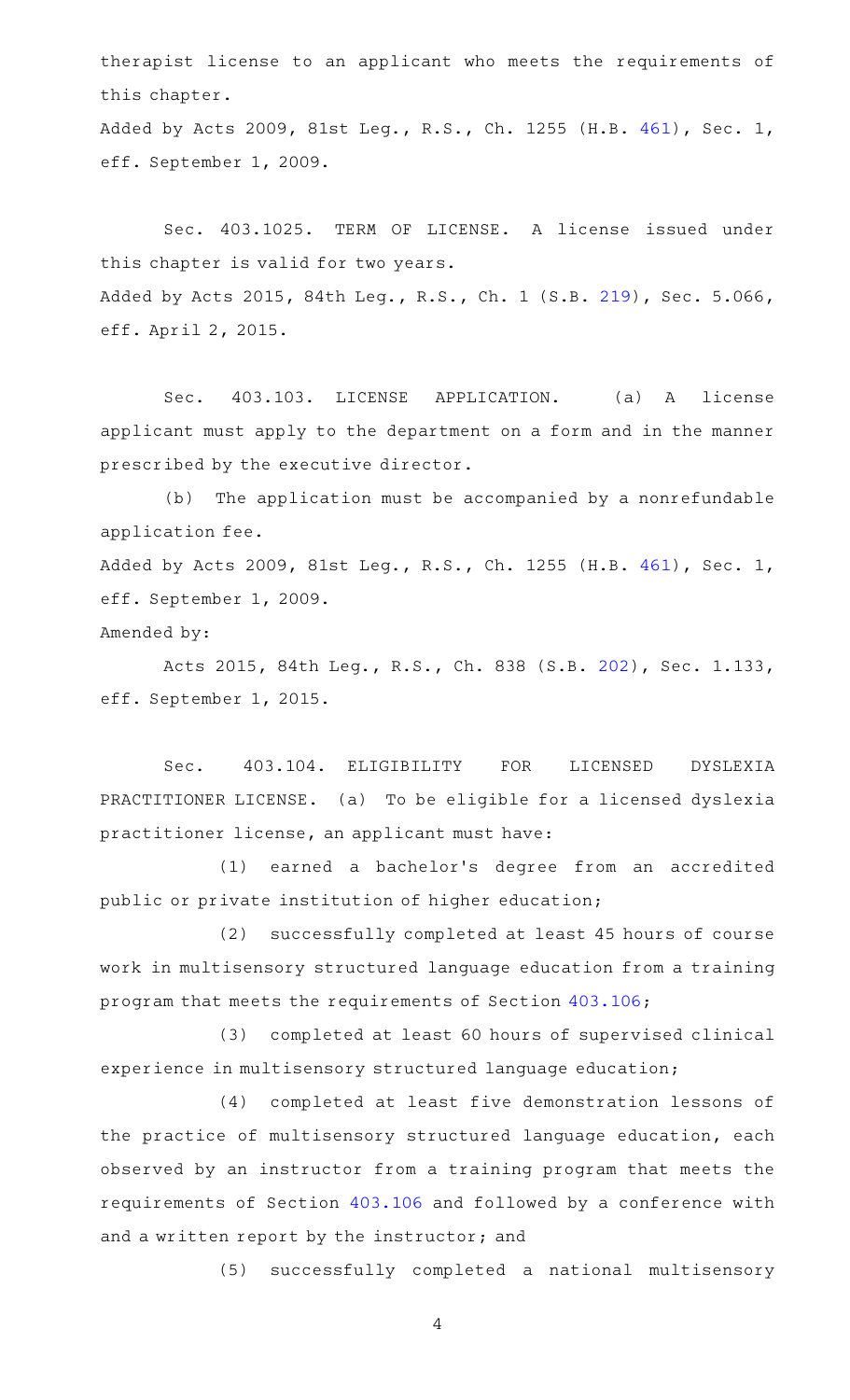structured language education competency examination approved by the department and administered by a national certifying professional organization.

(b) Clinical experience required under Subsection (a)(3) must be obtained under:

 $(1)$  the supervision of a qualified instructor or an instructor from an accredited training program that meets the requirements of Section [403.106](http://www.statutes.legis.state.tx.us/GetStatute.aspx?Code=OC&Value=403.106); and

(2) quidelines approved by the department. Added by Acts 2009, 81st Leg., R.S., Ch. 1255 (H.B. [461](http://www.legis.state.tx.us/tlodocs/81R/billtext/html/HB00461F.HTM)), Sec. 1, eff. September 1, 2009.

Sec. 403.105. ELIGIBILITY FOR LICENSED DYSLEXIA THERAPIST LICENSE. (a) To be eligible for a licensed dyslexia therapist license, an applicant must have:

(1) earned at least a master's degree from an accredited public or private institution of higher education;

(2) successfully completed at least 200 hours of course work in multisensory structured language education from a training program that meets the requirements of Section [403.106](http://www.statutes.legis.state.tx.us/GetStatute.aspx?Code=OC&Value=403.106);

(3) completed at least 700 hours of supervised clinical experience in multisensory structured language education;

(4) completed at least 10 demonstration lessons of the practice of multisensory structured language education, each observed by an instructor from a training program that meets the requirements of Section [403.106](http://www.statutes.legis.state.tx.us/GetStatute.aspx?Code=OC&Value=403.106) and followed by a conference with and a written report by the instructor; and

(5) successfully completed a national multisensory structured language education competency examination approved by the department and administered by a national certifying professional organization.

(b) Clinical experience required under Subsection (a)(3) must be obtained under:

(1) the supervision of a qualified instructor or an instructor from an accredited training program that meets the requirements of Section [403.106](http://www.statutes.legis.state.tx.us/GetStatute.aspx?Code=OC&Value=403.106); and

(2) guidelines approved by the department.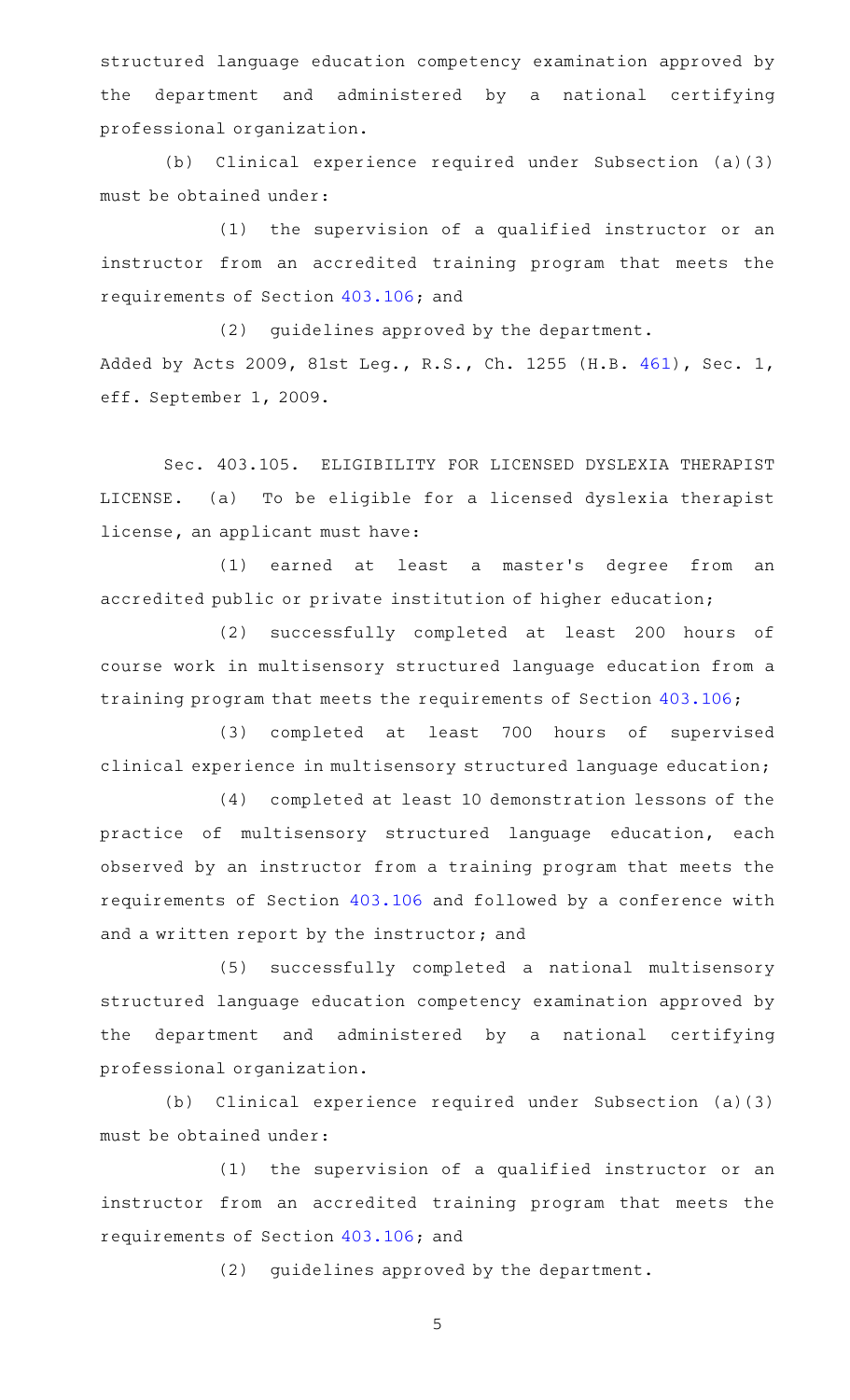Added by Acts 2009, 81st Leg., R.S., Ch. 1255 (H.B. [461](http://www.legis.state.tx.us/tlodocs/81R/billtext/html/HB00461F.HTM)), Sec. 1, eff. September 1, 2009.

Sec. 403.106. REQUIREMENTS FOR TRAINING PROGRAMS. (a) For purposes of determining whether an applicant satisfies the training requirements for a license under this chapter, a multisensory structured language education training program completed by the applicant must:

(1) be accredited by a nationally recognized accrediting organization;

 $(2)$  have in writing defined goals and objectives, areas of authority, and policies and procedures;

(3) have the appropriate financial and management resources to operate the training program, including a knowledgeable administrator and standard accounting and reporting procedures;

(4) have a physical site, equipment, materials, supplies, and environment suitable for the training program;

(5) have a sufficient number of instructional personnel who have completed the requirements for certification in multisensory structured language education;

(6) have been reviewed by multisensory structured language education professionals who are not affiliated with the training program;

(7) have developed and followed procedures to maintain and improve the quality of training provided by the program;

(8) have provided direct instruction in the principles and in each element of multisensory structured language education for a minimum of:

(A) 200 contact hours of course work for training program participants who seek a licensed dyslexia therapist license; and

(B) 45 contact hours of course work for training program participants who seek a licensed dyslexia practitioner license;

(9) have required training program participants to complete a program of supervised clinical experience in which the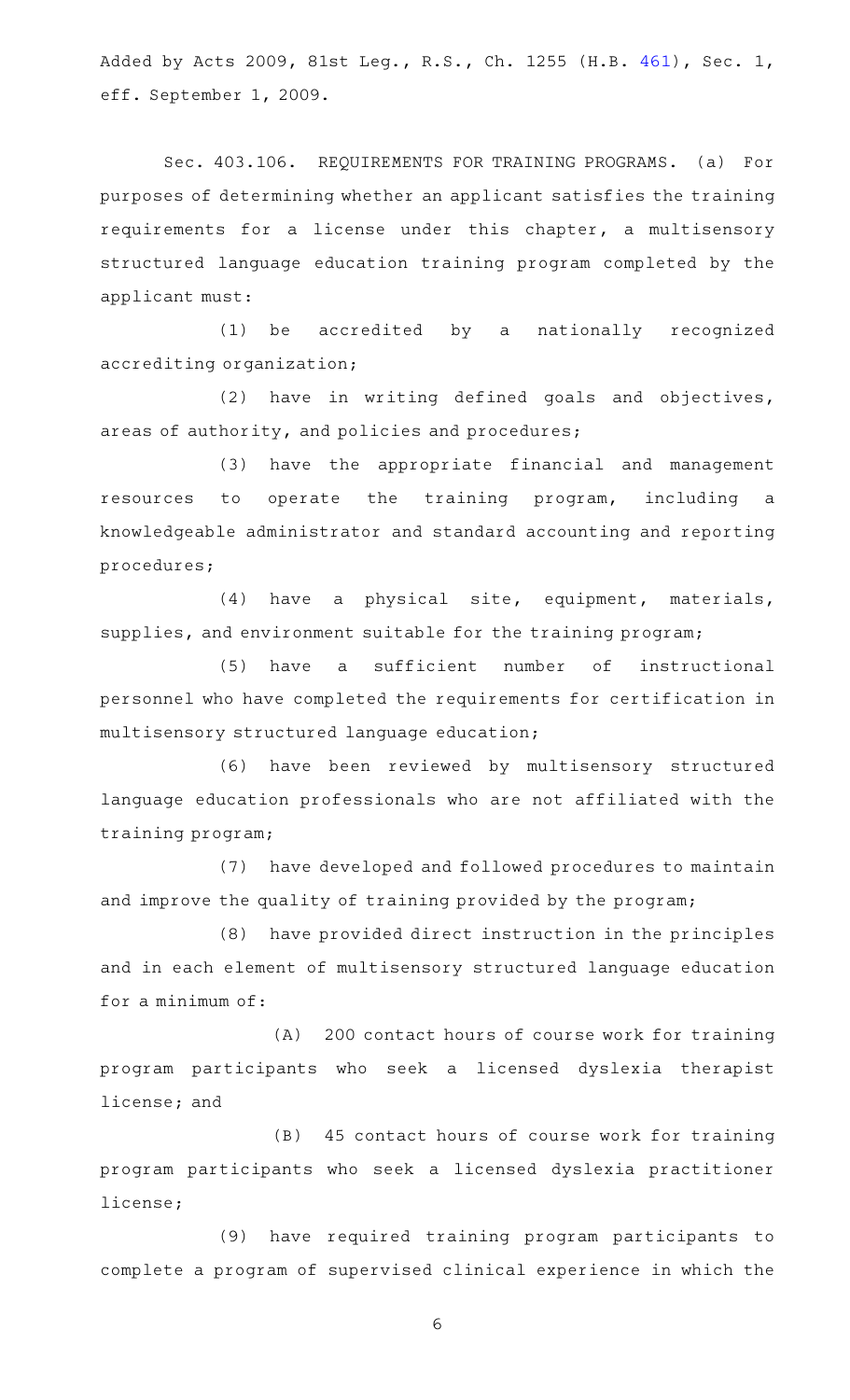participants provided multisensory structured language education to students or adults, either individually or in small groups for a minimum of:

(A) 700 hours for training program participants who seek a licensed dyslexia therapist license; and

(B) 60 hours for training program participants who seek a licensed dyslexia practitioner license;

(10) have required training program participants to demonstrate the application of multisensory structured language education principles of instruction by completing demonstration lessons observed by an instructor and followed by a conference with and a written report by the instructor; and

(11) have provided instruction based on the Texas Education Agency publication "The Dyslexia Handbook: Procedures Concerning Dyslexia and Related Disorders (2007)," or a revised version of that publication approved by the department.

(b) A training program must require a training program participant who seeks a licensed dyslexia practitioner license to have completed at least five demonstration lessons described by Subsection (a)(10) and a participant who seeks a licensed dyslexia therapist license to have completed at least 10 demonstration lessons.

(c) The department shall determine whether a training program meets the requirements of this section. Added by Acts 2009, 81st Leg., R.S., Ch. 1255 (H.B. [461](http://www.legis.state.tx.us/tlodocs/81R/billtext/html/HB00461F.HTM)), Sec. 1, eff. September 1, 2009.

Amended by:

Acts 2017, 85th Leg., R.S., Ch. 1105 (H.B. [4007](http://www.legis.state.tx.us/tlodocs/85R/billtext/html/HB04007F.HTM)), Sec. 4.001, eff. September 1, 2017.

Sec. 403.107. EXAMINATION. (a) To obtain a license, an applicant must:

(1) pass a written examination approved by the department under Subsection (b); and

 $(2)$  pay the required fees.

(b) The department shall:

(1) identify and designate a competency examination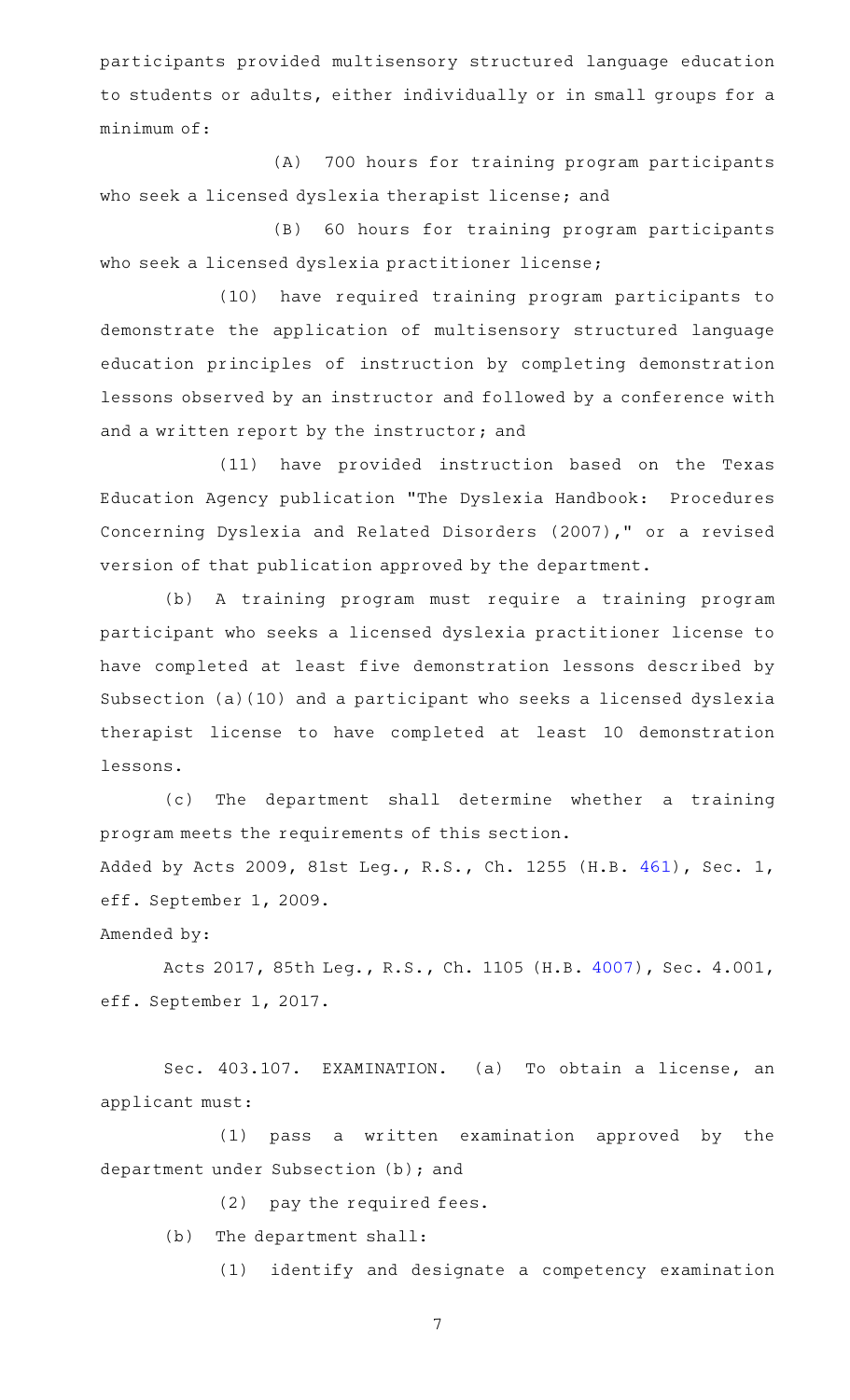that is related to multisensory structured language education and that will be administered at least twice each year by a professional organization that issues national certifications; and

(2) maintain a record of all examinations for at least two years after the date of examination.

Added by Acts 2009, 81st Leg., R.S., Ch. 1255 (H.B. [461](http://www.legis.state.tx.us/tlodocs/81R/billtext/html/HB00461F.HTM)), Sec. 1, eff. September 1, 2009.

Amended by:

Acts 2015, 84th Leg., R.S., Ch. 1 (S.B. [219](http://www.legis.state.tx.us/tlodocs/84R/billtext/html/SB00219F.HTM)), Sec. 5.067, eff. April 2, 2015.

Acts 2015, 84th Leg., R.S., Ch. 838 (S.B. [202](http://www.legis.state.tx.us/tlodocs/84R/billtext/html/SB00202F.HTM)), Sec. 1.134, eff. September 1, 2015.

Acts 2015, 84th Leg., R.S., Ch. 838 (S.B. [202](http://www.legis.state.tx.us/tlodocs/84R/billtext/html/SB00202F.HTM)), Sec. 1.135, eff. September 1, 2015.

Acts 2017, 85th Leg., R.S., Ch. 1105 (H.B. [4007](http://www.legis.state.tx.us/tlodocs/85R/billtext/html/HB04007F.HTM)), Sec. 4.002, eff. September 1, 2017.

Sec. 403.108. WAIVER OF EXAMINATION REQUIREMENT. The department may waive the examination requirement and issue a license to an applicant who holds an appropriate certificate or other accreditation from a nationally accredited multisensory structured language education organization recognized by the department.

Added by Acts 2009, 81st Leg., R.S., Ch. 1255 (H.B. [461](http://www.legis.state.tx.us/tlodocs/81R/billtext/html/HB00461F.HTM)), Sec. 1, eff. September 1, 2009.

Amended by:

Acts 2017, 85th Leg., R.S., Ch. 1105 (H.B. [4007](http://www.legis.state.tx.us/tlodocs/85R/billtext/html/HB04007F.HTM)), Sec. 4.003, eff. September 1, 2017.

Sec. 403.110. QUALIFIED INSTRUCTOR. To be considered a qualified instructor under this chapter, a person must:

 $(1)$  be a licensed dyslexia therapist;

 $(2)$  have at least 1,400 hours of clinical teaching experience in addition to the hours required to obtain a licensed dyslexia therapist license; and

(3) have completed a two-year course of study dedicated to the administration and supervision of multisensory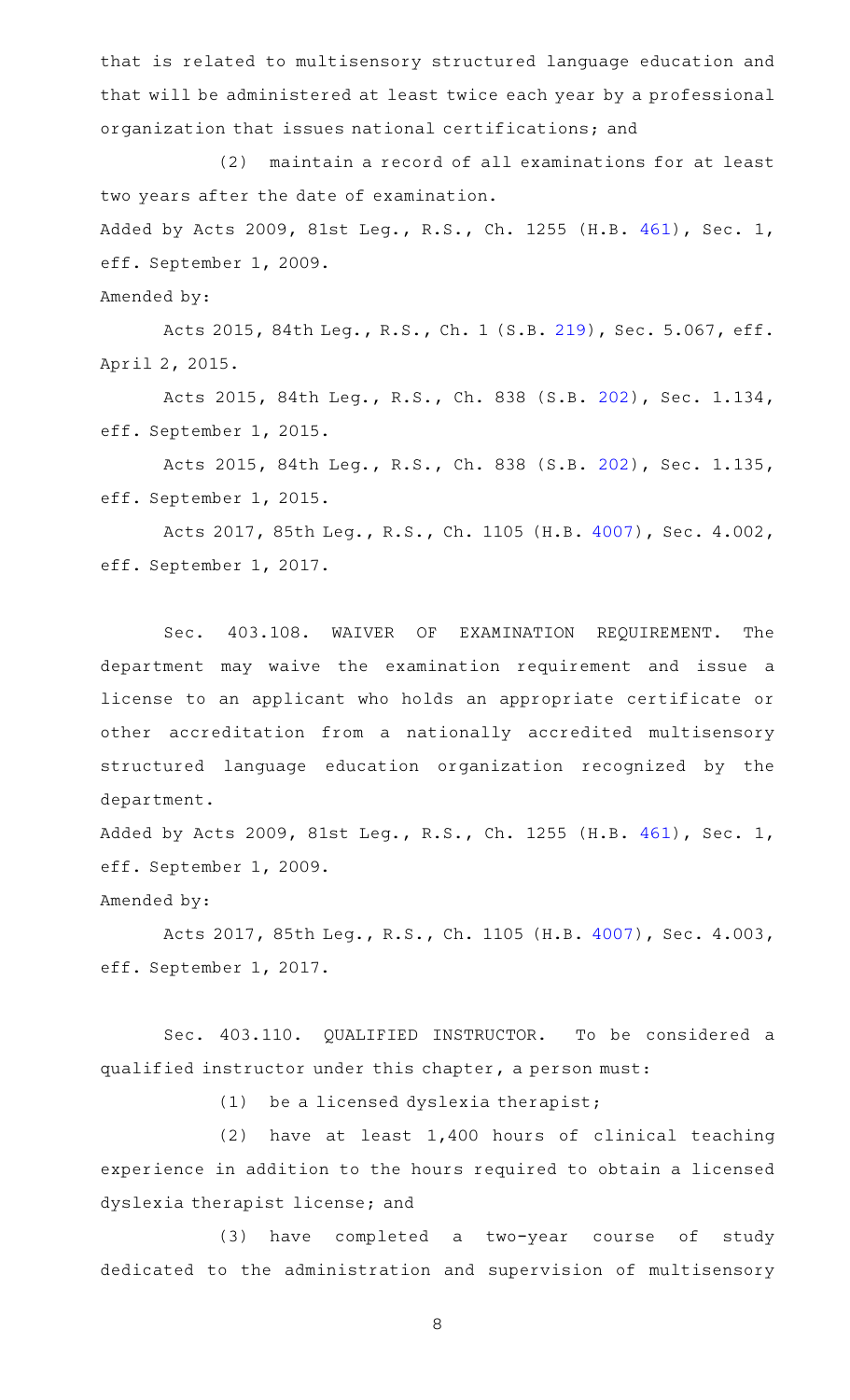structured language education programs taught by a nationally accredited training program that meets the requirements of Section [403.106.](http://www.statutes.legis.state.tx.us/GetStatute.aspx?Code=OC&Value=403.106)

Added by Acts 2009, 81st Leg., R.S., Ch. 1255 (H.B. [461](http://www.legis.state.tx.us/tlodocs/81R/billtext/html/HB00461F.HTM)), Sec. 1, eff. September 1, 2009.

## SUBCHAPTER D. PRACTICE BY LICENSE HOLDER

Sec. 403.151. PRACTICE SETTING. (a) A licensed dyslexia practitioner may practice only in, or provide telehealth services from a remote location only to, an educational setting, including a school, learning center, or clinic.

(b) A licensed dyslexia therapist may practice in, or provide telehealth services from a remote location to, a school, learning center, clinic, or private practice setting.

(c) A license holder may provide telehealth services only in a practice setting described by this section, regardless of the physical location of the license holder or the recipient of the telehealth services.

Added by Acts 2009, 81st Leg., R.S., Ch. 1255 (H.B. [461](http://www.legis.state.tx.us/tlodocs/81R/billtext/html/HB00461F.HTM)), Sec. 1, eff. September 1, 2009.

Amended by:

Acts 2021, 87th Leg., R.S., Ch. 210 (S.B. [40](http://www.legis.state.tx.us/tlodocs/87R/billtext/html/SB00040F.HTM)), Sec. 3, eff. June 3, 2021.

SUBCHAPTER E. LICENSE DENIAL; DISCIPLINARY PROCEDURES

Sec. 403.202. PROHIBITED ACTIONS. A license holder may not:

(1) obtain a license by means of fraud, misrepresentation, or concealment of a material fact;

(2) sell, barter, or offer to sell or barter a license; or

(3) engage in unprofessional conduct that endangers or is likely to endanger the health, welfare, or safety of the public as defined by commission rule.

Added by Acts 2009, 81st Leg., R.S., Ch. 1255 (H.B. [461](http://www.legis.state.tx.us/tlodocs/81R/billtext/html/HB00461F.HTM)), Sec. 1,